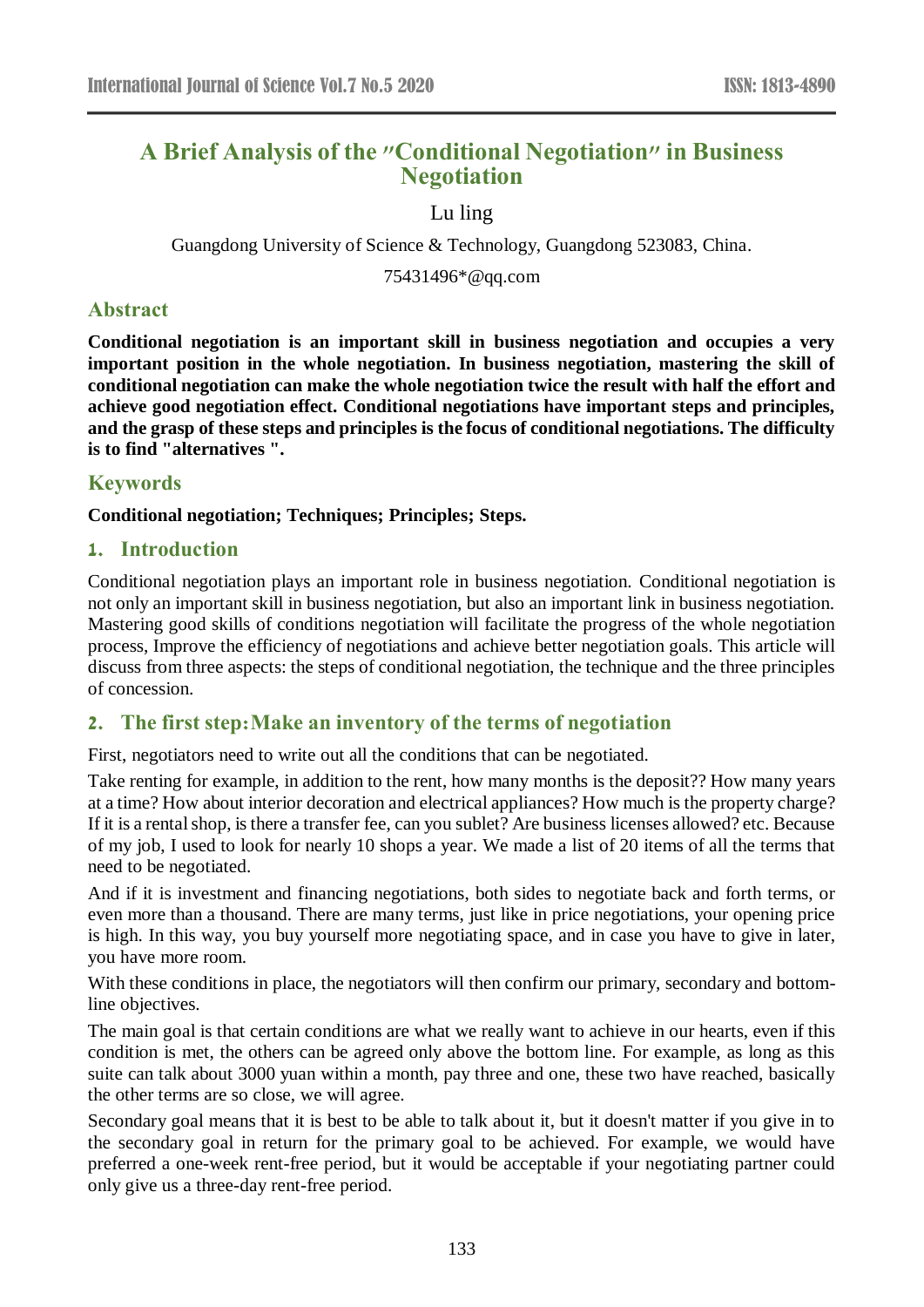The bottom line condition refers to a condition that is completely unacceptable to the negotiator. For example, the landlord doesn't allow you to bring friends to the home party at any time, you think this is absolutely unacceptable, this is the bottom line conditions, they are completely untradable for you.

#### **3. The second step in the negotiation of conditions is to collect and confirm the real needs of each other**

In taking stock of the conditions, it is necessary to realize that some of the conditions are not so easy to see, which requires us to further collect information about the negotiating opponents. Our opponents, like us, will have his primary, secondary and bottom line conditions. Whether before or during negotiations, we need to constantly understand and discover each other 's needs.

The "informal meeting" in business negotiations is a mechanism for both sides to fully understand each other' s needs. The "informal meeting" said that before formal high-level negotiations began, the companies would send their own middle-level, first open some informal meetings, widely collect each other' s ideas, and at the same time, part of their own conditions, let out some wind, to spy on each other' s reaction.

Each informal meeting at different levels, the information of both sides, the high level of both sides is in sync. In this way, negotiations will be much more efficient and have much more room and room for manoeuvre at formal high-level negotiating meetings, making them more productive.

Of course, more often, there is no such complex communication mechanism between us and the negotiating opponent, so in the negotiation, how can we find the real needs of Our opponents and dig out more negotiation conditions? The method is to learn to ask two kinds of questions: one is the requirement confirmation question, the other is the hypothetical question.

First of all, the question of the demand recognition class, which runs through the negotiation process.

Take me for example. I need to talk to the candidate about the salary when I recruit employees in the entrepreneurial project. The salary budget is always limited, and I have to balance the salary levels between different subordinates. Relatively speaking, the wages of entrepreneurial projects are lower than the market average, and it bet on the expectations of the company's rapid development, so it will compensate in the form of options. Options, higher positions than big companies, and more opportunities for development are the best low-cost cards I have.

Before I talk about pay, I'll talk to the candidate:" What would you do if you were to rank the salary, personal development, position, industry, workplace, etc. in the order of the job?" This is a typical demand confirmation class problem. This sort of process is actually confirming his value priority.

This is the most direct question, but sometimes it is not enough, because your negotiating partner may not be able to answer, or the answer is not so true, this time the "hypothetical question" came in handy.

The so-called hypothetical problem is that we give specific conditions for each other to choose.

For example, as an interviewer, I would ask the candidate:" if your salary is only as much as we put forward, but, we can give you so many options worth, do you accept it? "I can even assume that there are two different pay options, one low-wage, fixed-term option, the other high-wage, no option, ask him which would prefer to choose. His choice, basically can reveal his value preference.

We need to pay attention to: in the negotiation of conditions, we must pay attention to the atmosphere and mood. People are defensive, and if your negotiating partner thinks you've offended him, he probably won' t want to talk to you, or at least, he won't tell you his real needs. When your negotiating partner is talking about their needs and ideas, we must not rush to comment, but encourage him to say more. This will not only help us to reduce the tension of the negotiations, but also give us more information.

### **4. The third step is to find alternatives**

When negotiators are well informed, it is time to start talking about conditions.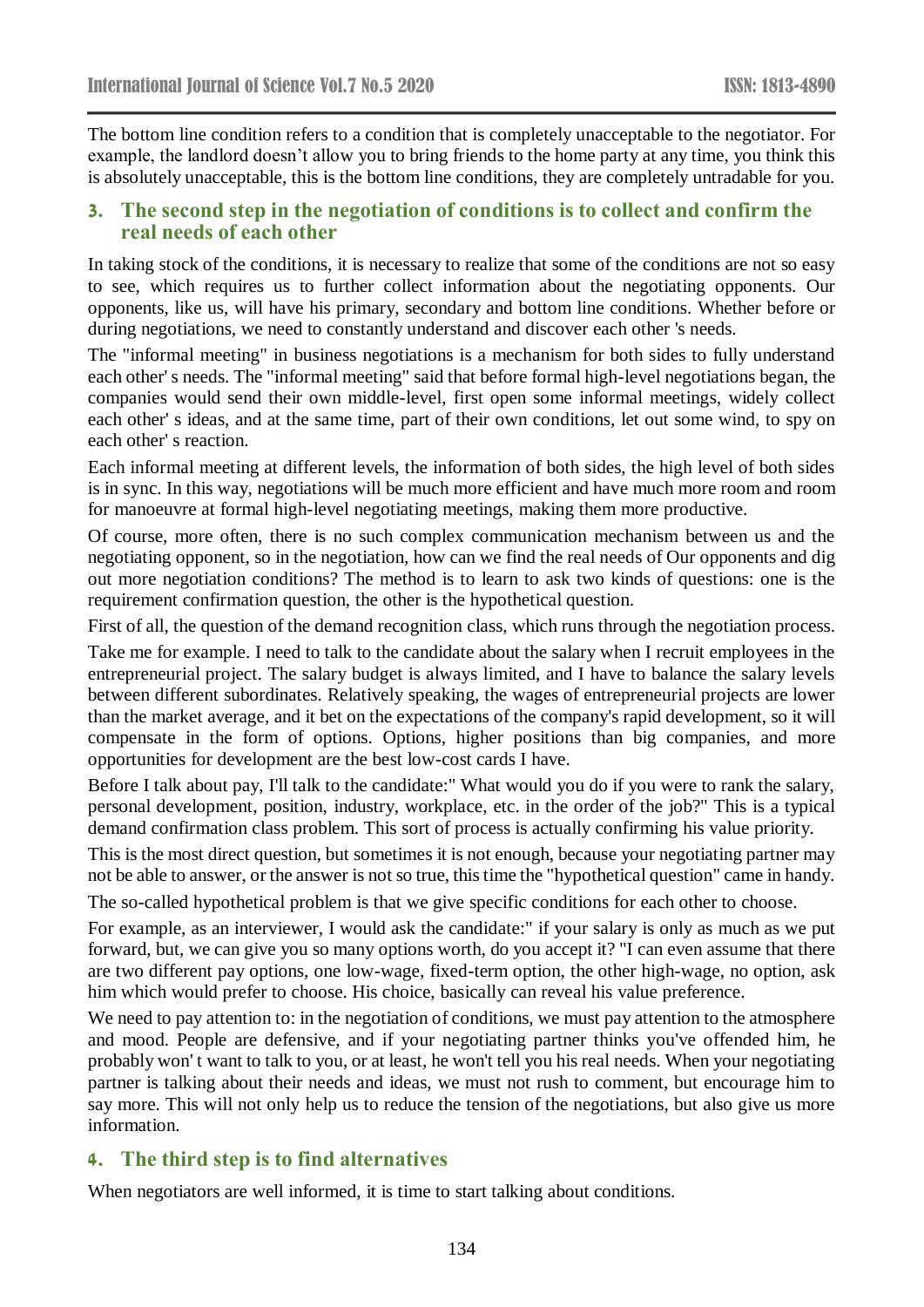To put forward our terms and demands to your negotiating partner, like the quotation in price negotiation, we also need to give full reasons. Generally speaking, as long as we are justified, your negotiating partner will seriously consider our demands, even if we cannot directly agree to try to find ways to meet.

The difficulty of conditional negotiation is to find "alternative solution ". What is alternative? The alternative is that we find a new solution to replace your negotiating partner terms when your negotiating partner offers the terms you would not accept.

For example, to rent a house for example, your negotiating partner asked you to pay a one-year rent, you listen, may feel too unreasonable. But in communication you find that the real appeal of the other person is that he is worried about you breaking a valuable table in the house. At this point, the alternative might be to either simply ask him to remove the table; or your rent will still be paid in three months, but, more deposit.

Of course, there is a hidden alternative, that is, you two cannot talk, both go to talk to others, that is, the end of the talk. So, if you want to make a deal, your alternative is better than the collapse; if you can't find such an alternative, it's no pity to leave the negotiating table.

The best outcome for conditional negotiations is to find the "best alternative ". The best alternative is that, of the many alternatives, one is the least costly and the most profitable for both parties to the negotiations, or the least costly and most profitable B for the other.

We need to remember that, even if a mutually acceptable solution is found, we can still strive for a better one than the current one. This is the charm of conditional negotiations. Don't be afraid to ask too much.

## **5. Fourth, the three principles of concession in conditional negotiations**

Like price negotiations, conditional negotiations have the skill of concession.

Concessions to conditional negotiations have three principles:

First, concessions focus on secondary objectives. sacrifice some minor goals in order to protect the achievement of the main goals. That is why, in the preparatory phase and in the course of negotiations, we should try to gather targets other than the main objectives, which are the weapons of our negotiations.

Sometimes, some negotiation master, will deliberately in some low-cost small things to their own initiative concessions, show a high posture, and then in their own high-income conditions, ask your negotiating partner concessions. Such a retreat would make the negotiators feel sincere and secure their core interests.

Second, do not give in easily, you have to learn to be a "reluctant concession ".

For example," I'm going to make a phone call and talk to the leader," or," I ca n' t be the Lord until my wife decides to tell you tomorrow."

Third, if you really want to give in, also try to let the two sides give in together, that is," terms for conditions ".

For example, the landlord asked for your rent is to pay three bet three, you put forward the terms, pay three bet two, you can continue to ask your negotiating partner also let one step: pay three bet three can, but the room air conditioning is really too old, I hope to be able to change one.

Actually, maybe you don't really want to change an air conditioner, but the condition of air conditioning, here, becomes your buffer zone, otherwise, your negotiating partner can continue to add code. When you put forward a new condition, your negotiating partner either agreed to your condition, or, can only withdraw their own just that condition.

In the light of the foregoing, negotiators need to bear these in mind with regard to conditional negotiations:

First, define our primary, secondary and bottom line conditions;